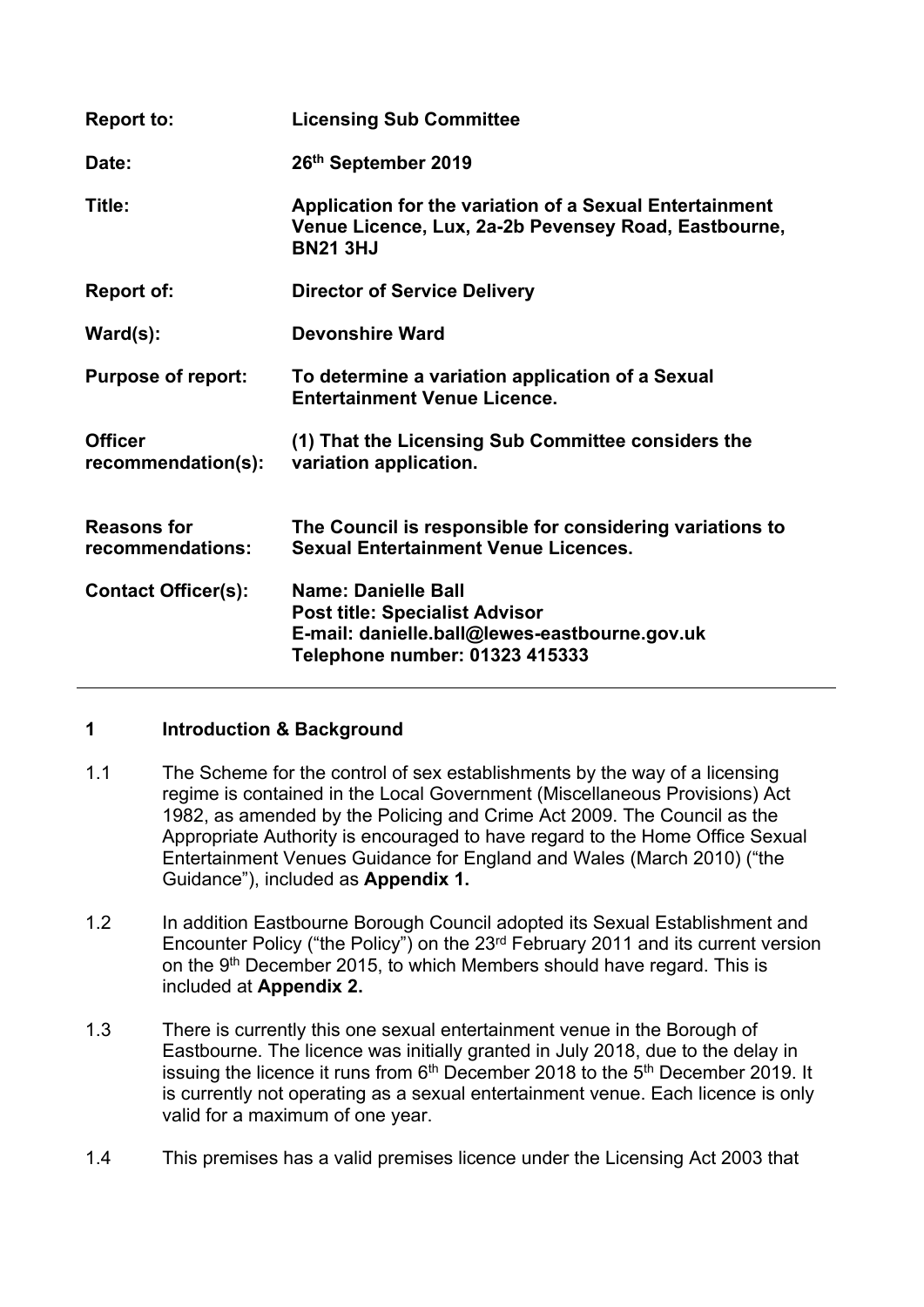covers:

Recorded music Monday to Saturday 18:00- 04:00 Sunday 18:00- 03:00

Performance of Dance Monday to Saturday 18:00-04:00 Sunday 18:00- 03:00

Supply of Alcohol Monday to Saturday 18:00- 03:30 Sunday 18:00- 02:30

#### **2 The Application**

- 2.1 An application has been received by Eastbourne Borough Council the 'Appropriate Authority', for a variation to a Sexual Entertainment Venue Licence. A valid application was received on the 31st July 2019. A copy of the application is included at **Appendix 3.**
- 2.2 Sexual Entertainment Venue is defined as any premises at which relevant entertainment is provided before a live audience for the financial gain of the organiser or the entertainer.

Relevant Entertainment means:

Any live performance or

Any live display of nudity

Which is of such a nature that, ignoring financial gain, it must be reasonable to be assumed to be provided solely or principally for the purpose of sexually stimulating any member of the audience (whether by verbal or other means.)

2.3 The variation application is for the removal/rewording of specific conditions held within the current licence.

> **Remove condition 7**: The only form of entertainment which is approved and may be provided at the premises is striptease entertainment in the form of pole dancing by club dancers only in the following format:

Full nudity is not permitted. The dancer/performers should at all times, wear a Gstring or similar piece of clothing which is not transparent, on the appropriate part of the body in order to cover the groin/genital area.

**Replace with** - The only form of entertainment which is approved and may be provided at the premises is striptease entertainment in the form of pole dancing.

**Remove condition 10** - There will be a minimum distance of one meter between the dancer and the seated customers at all times.

**Remove condition 15 (as duplicates Condition 8)** - There shall be no physical contact between the customer and the dancer before, during or after the performance when the performance is complete. All monetary transactions will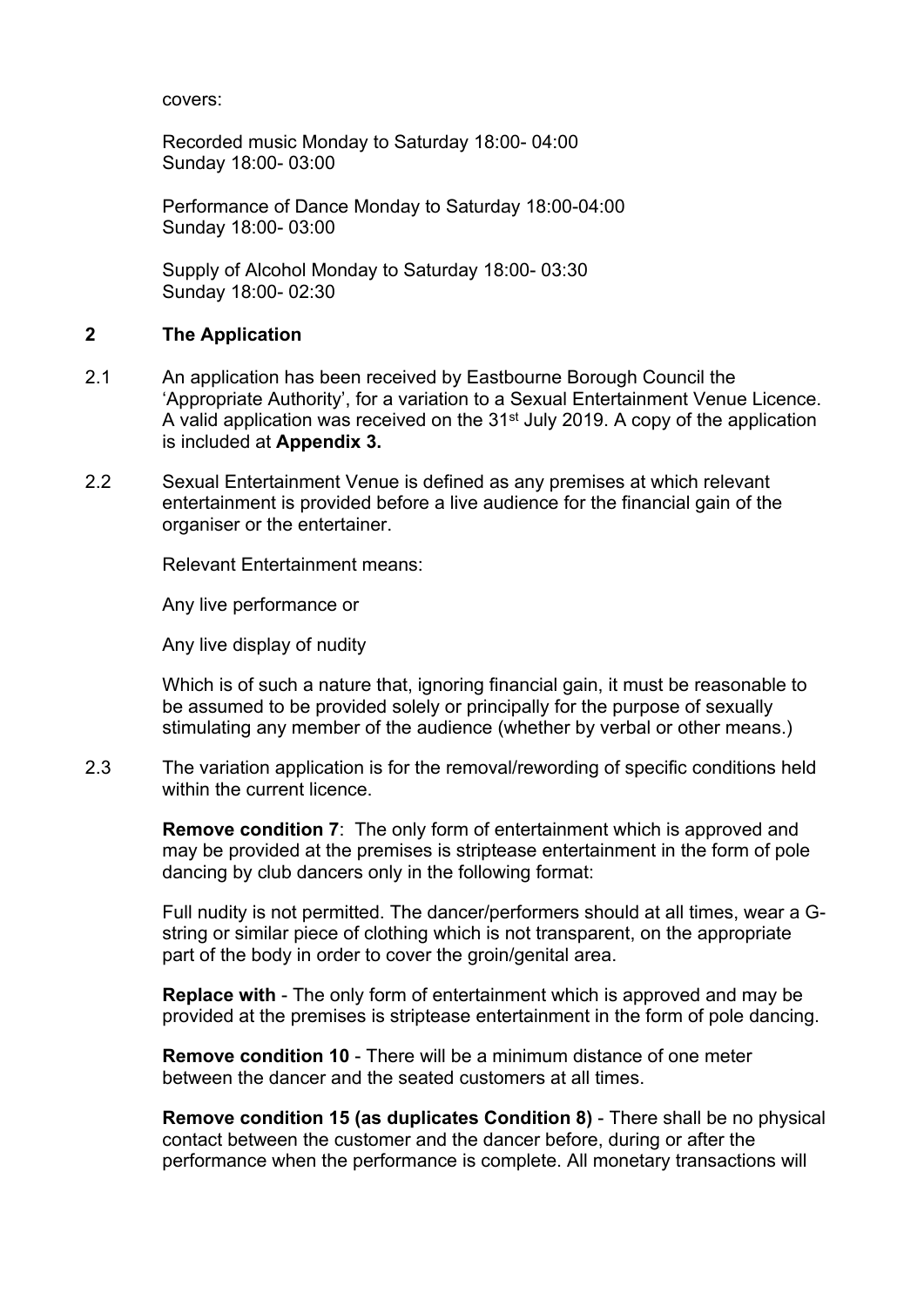take place at the reception/entrance area and shall be lieu of a ticket, covering the cost of the performance of pole dancing only. Notices outlining this shall be clearly displayed at every table and be on display at the entrance of the premises and in each bar area.

**Remove from Performers Code of Conduct condition 26** - Full nudity is not permitted. The dancer/performers should at all times, wear a G-string or similar piece of clothing which is not transparent, on the appropriate part of the body in order to cover the groin/genital area.

Under definitions for both customers and performers:

**Remove-** Pole dancing- private dancing will not require the placement of a physical pole, but the 1m minimum distance applies

**Replace with-** Pole dancing- private dancing will not require the placement of a physical pole.

A copy of the current licence is included at **Appendix 4.**

### **3 Consultation process**

- 3.1 As part of the Policy at paragraph 9.1, applications are required to be advertised both on the premises, and in a local newspaper in order to inform the public of the application to vary the licence. The site notice is required to be on display for 21 days and the public have 28 days to make a representation against the application in writing. These requirements have been complied with.
- 3.2 A copy of the application was served on the Chief Officer of the Police. Sussex Police have not made a representation concerning this variation application.
- 3.3 As a result of the consultation process, no representations have been made against this application.
- 3.4 However within the Policy at paragraph 9.3 it is stated that 'All variation applications for sex establishment licences must be referred to the Councils Licensing Sub-Committee for a decision.

### **4 Considerations**

4.1 The Policy and the Guidance attached to this report outlines the matters that the Authority should consider when determining the variation. Of particular interest is the 'Special Conditions' section of the Policy condition 25, condition reads:

> Full nudity is not permitted. The dancer/performers should at all times wear a Gstring or similar piece of clothing which is not transparent on the appropriate part of the body in order to cover the groin/genital area.

Condition 31 reads:

There will be a minimum distance of one meter between the dancer and the seated customers at all times.